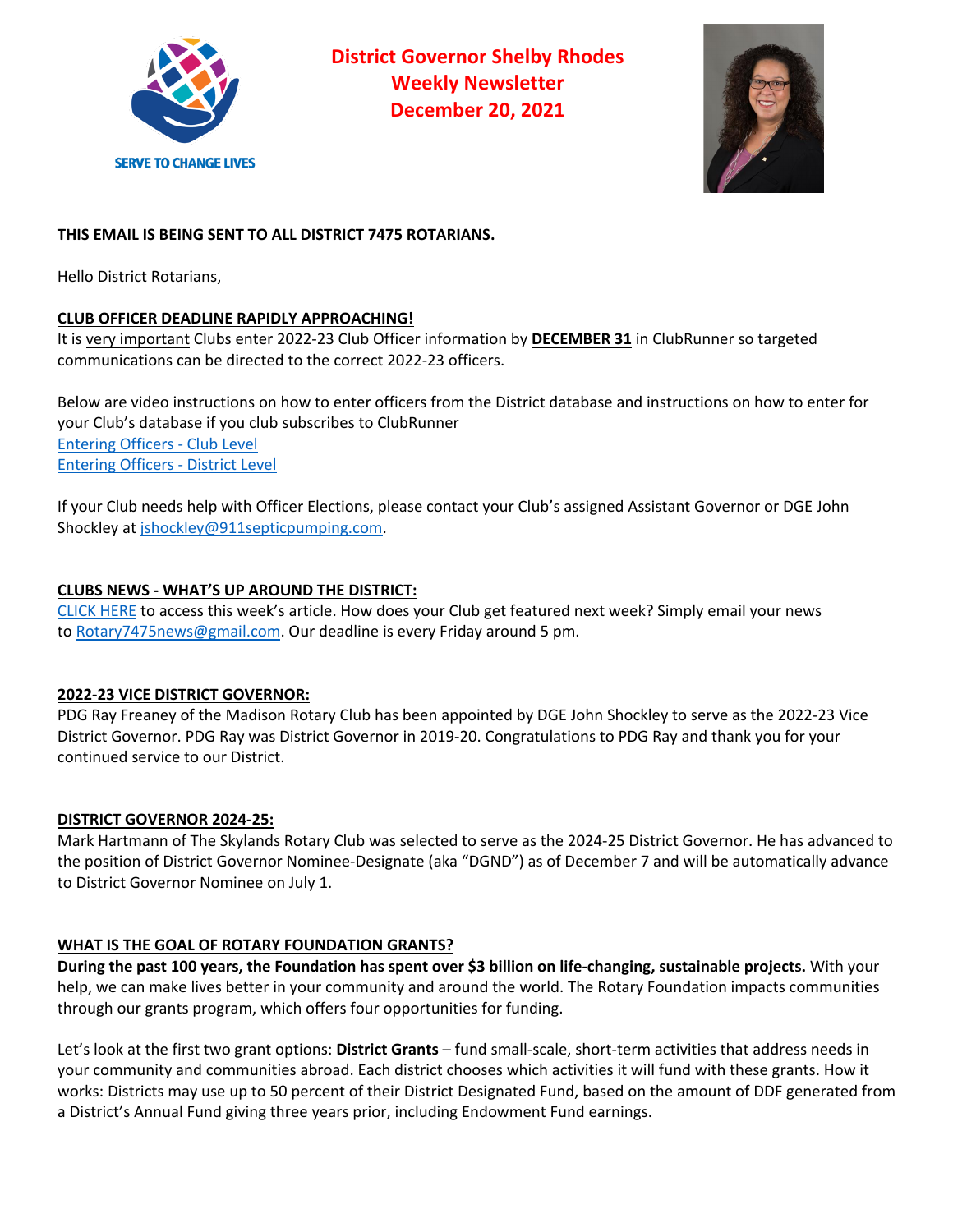**Global Grants** – fund large-scale international activities with sustainable and measurable results that support Rotary's areas of focus. Activities include humanitarian projects, scholarships, and vocational training teams. How it works: The minimum budget for a global grant project is \$30,000. District Designated Funds (DDF) are matched 80% by the World Fund. Clubs may also make cash contributions for the grant which are not eligible for a World Fund match.

**REMEMBER: If you are a Rotarian, then The Rotary Foundation is your charity.** Your generous gifts are used for projects your Club can design to benefit local and global communities. Learn more online HERE.

### **JANUARY, FEBRUARY & MARCH EVENTS:**

**Tuesday, January 11 at 6 pm – District Leadership Meeting** – Save the date District Officers, Executives, Leaders and Club Presidents for this in-person meeting which will be held at the Park Avenue Club in Florham Park. More details to follow as we get closer to the event. For more information, email me at **Shelby@HartmannRhodes.com**.

**Tuesday, January 11 at 7 pm - Rotary District 7475 – RI Zone Membership Training**- This presentation will be a Zone 32 membership seminar**.** Come and learn about five key areas that any club can concentrate on to ensure growth success. These come from a recently completed survey of about 90 clubs from Zones 28 and 32 that grew their membership significantly, despite the challenges presented by the pandemic.

We will be using the results of this study along with historical attrition and attraction data for each club in our zone to provide club-specific membership growth suggestions during our upcoming multi-district PETS membership workshops in February/March 2022. This will be an opportunity for each of you to see what we are planning, and most importantly, get your feedback prior to the PETS workshops.

**SAVE THE DATE TODAY.** Zoom link will be sent 2 weeks before January 11<sup>th</sup>.

THIS SESSION WILL BE RECORDED AND THE LINK WILL BE SHARED FOR THOSE UNABLE TO ATTEND DUE TO THE DISTRICT LEADERSHIP MEETING.

**Wednesday, January 19 at 7 pm – Mental Health First Aid Training** – The Community Connections Initiative group will hold an online workshop focused on Mental Health First Aid Training. Please see attached save the date flyer which you can share with your family, friends and colleagues. For more information, please contact PDG Ray Freaney of the Madison Rotary Club at rayfreaney@gmail.com.

**Thursday, January 27 at 6 pm – District Finance Committee** – Regular Committee meeting. Sign-up online HERE. For more information, contact Finance Committee Chair Larry Wefferling at larry@wefferlingcpa.com.



**Friday, January 28 at 12 noon – Facebook for Rotarians** - Steve Shannon of Madison Rotary and the District 7475 Public Image Committee will lead a quick presentation on how easy and quick social engagement by all Rotarians on Facebook can help Rotary to drive awareness and action to create new members, participants, customers, donors, and influencers. Whether you're new to Facebook or have been on it for a while, you'll be sure to learn the ins and outs of how to effectively engage on Facebook to help Rotary locally and worldwide. Advance registration required. Sign-up online HERE. For any questions, please email Steve Shannon at sjshanno@gmail.com.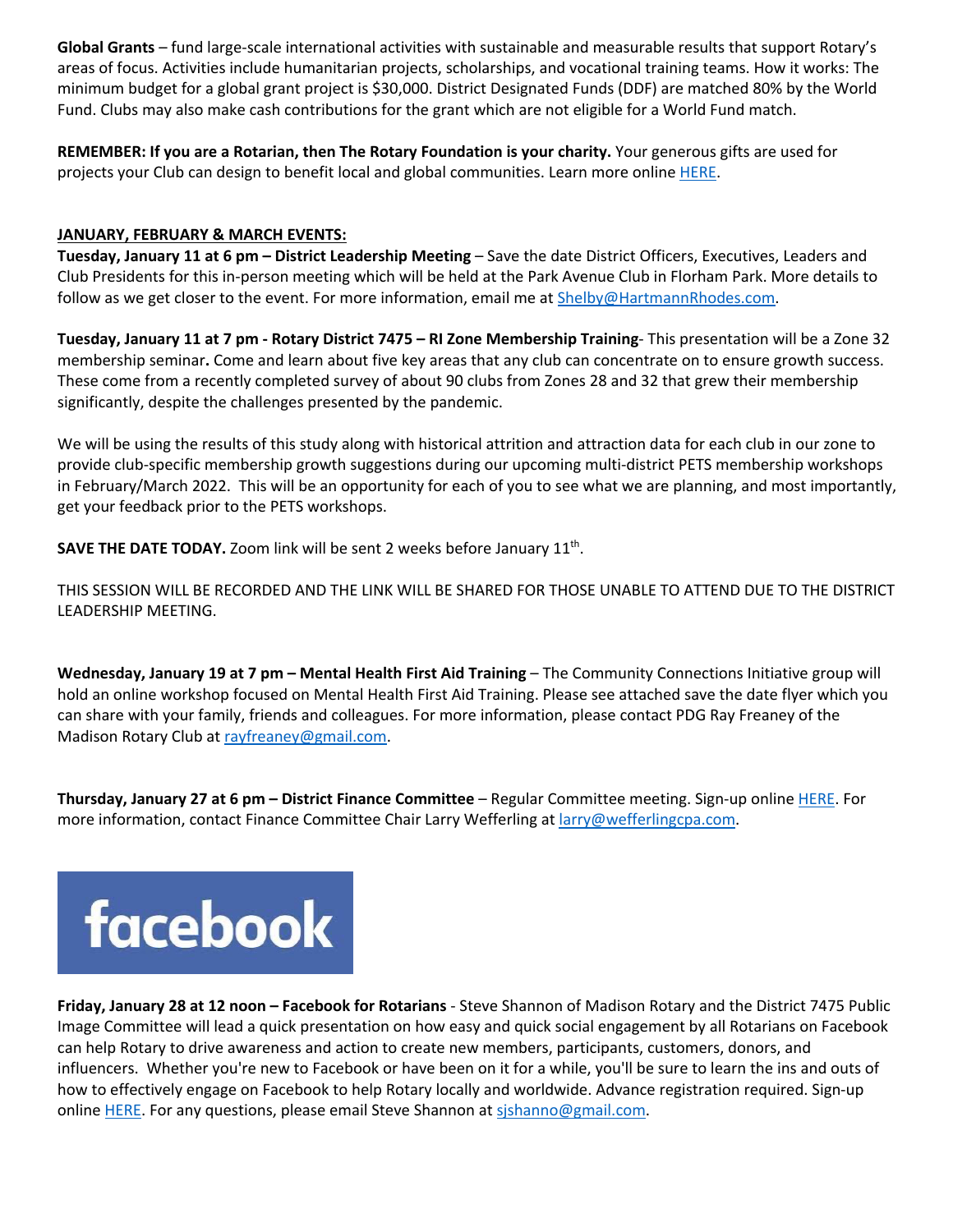**Thursday, February 2 at 6 pm – Rotary District Foundation Committee (RDFC)** – Please save the date. More details will follow in the New Year.

**Thursday, February 3 at 6 pm – Advisory College of Past District Governors** – The 2022 College meeting will be held at the Park Avenue Club in Florham Park. PDGs please mark your calendar. More details will follow in the New Year.



**Saturday, February 5 at 9 am – Rotary Leadership Institute (aka "RLI") –** We'll join District 7490 in hosting a virtual RLI. It will include RLI Parts I, II, III, and Graduate. SAVE THE DATE NOW. Registration will open in early January. For more information, email PDG Barry Kroll at barrykroll@aol.com.



**Saturday, February 26 – President's Ball & Polio Plus Dinner** – Save the date now and plan to come out to show your support for our amazing Club Presidents while we raise money for the PolioPlus Program. More details to follow. For more information, contact Jodi DiPane -Saleem at aajodi@me.com.



### **SAVE THE DATE! - PRESIDENT ELECT TRAINING SEMINAR** (aka "PETS")

PETS is in-person this Rotary year! … PETS will be held at the Marriott in Hanover, NJ on March 24-26. PETS training is **MANDATORY** for all Presidents-Elect, even if you are currently a President with a 2-year term or were President in the past. Plus, we'll have two online Pre-PETS sessions on March 1 and March 8. Please save these dates now and future information will be sent out. For more information, contact DGE John Shockley at jshockley@911septicpumping.com.

### **APRIL, MAY & JUNE 2022 EVENTS:**

**Saturday, April 9 at 8am - Rotary Leadership Institute (aka "RLI") -**SAVE THE DATE NOW. Registration will open in early January. For more information, email PDG Barry Kroll at **barrykroll@aol.com**.